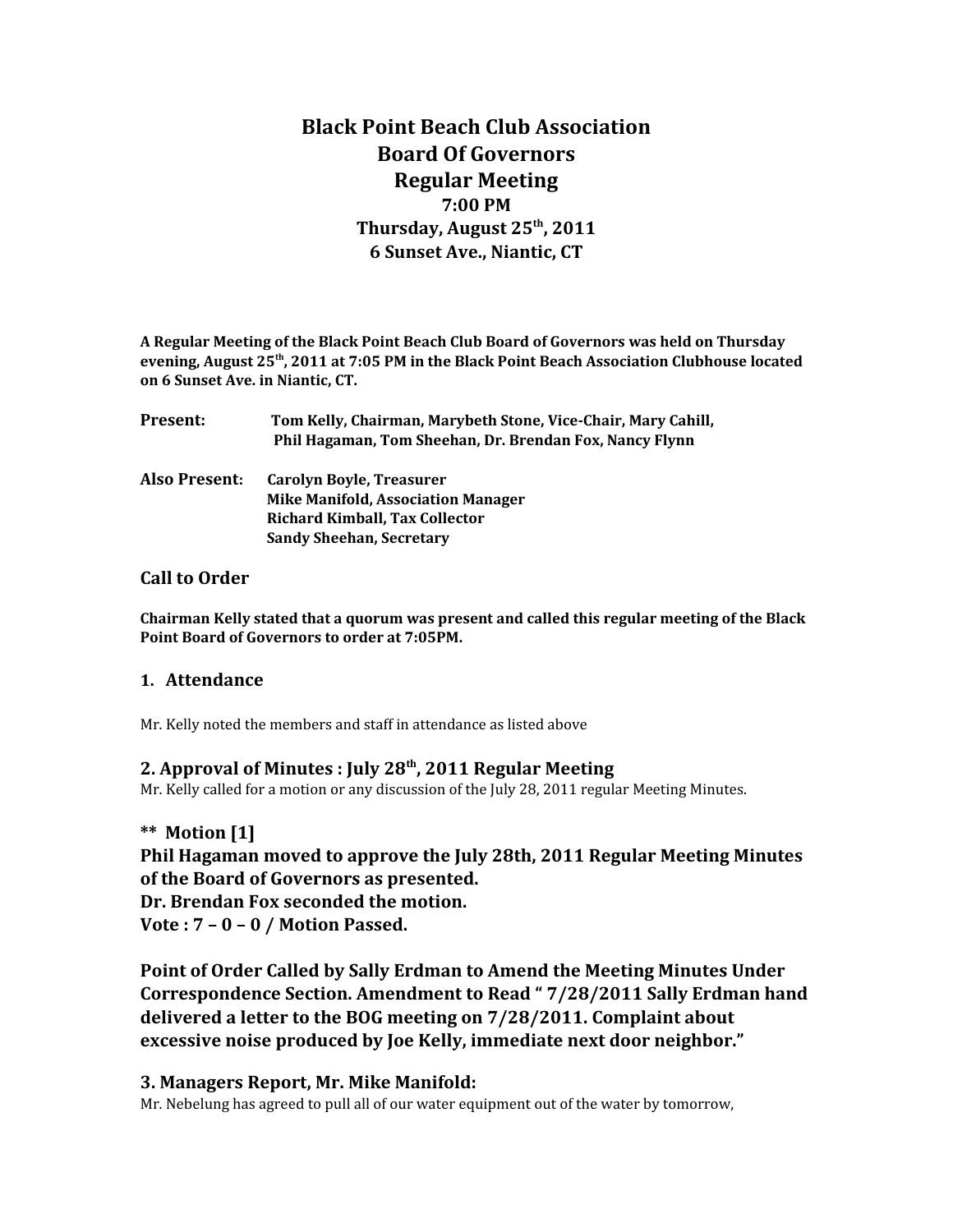8/26/2011. Boat docks will be put at the tops of the right of ways, & everything else will go to the top of Billow.

Security has continued to be fairly quiet. Most common issues have been kids playing ball on the beach, kids jumping off piers, and a few incidences of canoes/kayaks in the swim area. No parking related complaints in August. The increased proactive approach being used to address parking violations seems to be working fairly well. The head count on the beaches has dropped steadily in August and dramatically since the  $2<sup>nd</sup>$  week from well over 1,000 people per week in the beginning of August to a few hundred last week. The beaches have been fairly empty this week, and guard staffing has been reduced accordingly.

Complaints of people fishing off South Beach Pier in the evenings have been increasing the last couple of weeks. Mike has spoken to the police and they have been cooperative. We may want to consider posting a guard during these hours next year.

Signcraft still working on the sign for Whitecap parking lot. Mike will pull all new parking signs in October and store in clubhouse for the winter.

Jack Santos put us on his schedule for the boat launch walkway repair/improvement last month, and will get started in the next few weeks.

Met with Quality electric and waiting for quotes regarding additional lights around clubhouse and playground areas.

Total revenue for Rec. Program and Sports Camp was \$22, 516. Revenue from Club sign ups was \$20,549, and the Club Fair added an additional \$1366. The Sports revenue that was retained by BP was \$601. Mike met with Todd and Garrett to discuss several improvements for next year, including restructuring swim lesson schedules, adding a junior lifesaving course, reviewing Black Pointer delivery, and on-line registration throughout the year. Mike will most likely recommend increasing the seasonal fees for club by \$30 per camper from \$220 to \$250 for the season. The fee has not been increased for many years and will still be well below the fees charged for other summer camps. All recommendations for fees and pay rates will be made when the budget is discussed in early spring, as usual.

Received commercial insurance package quote and it has decreased by \$200. The administration committee should discuss potential insurance coverage for the Zoning Enforcement Officer, as we currently only cover employees through our existing policy. ZEO is an independent contractor and has not been covered in the past.

Final roundup of Black Pointer is scheduled for Labor Day weekend.

Mary Cahill commented on the excellent job done by Suzanne Smith as editor for the Black Pointer.

## **4. Treasurer's Report, Carolyn Boyle:**

Ms. Boyle reviewed the 2011-2012 Budget actual year to date expenses through August 24, 2011.Income and expenses are on tract, and there are no budget concerns.

#### **5. Members Comments:**

Cheryl Colangelo, 39 White Cap, has concerns regarding boat beaches used by swimmers.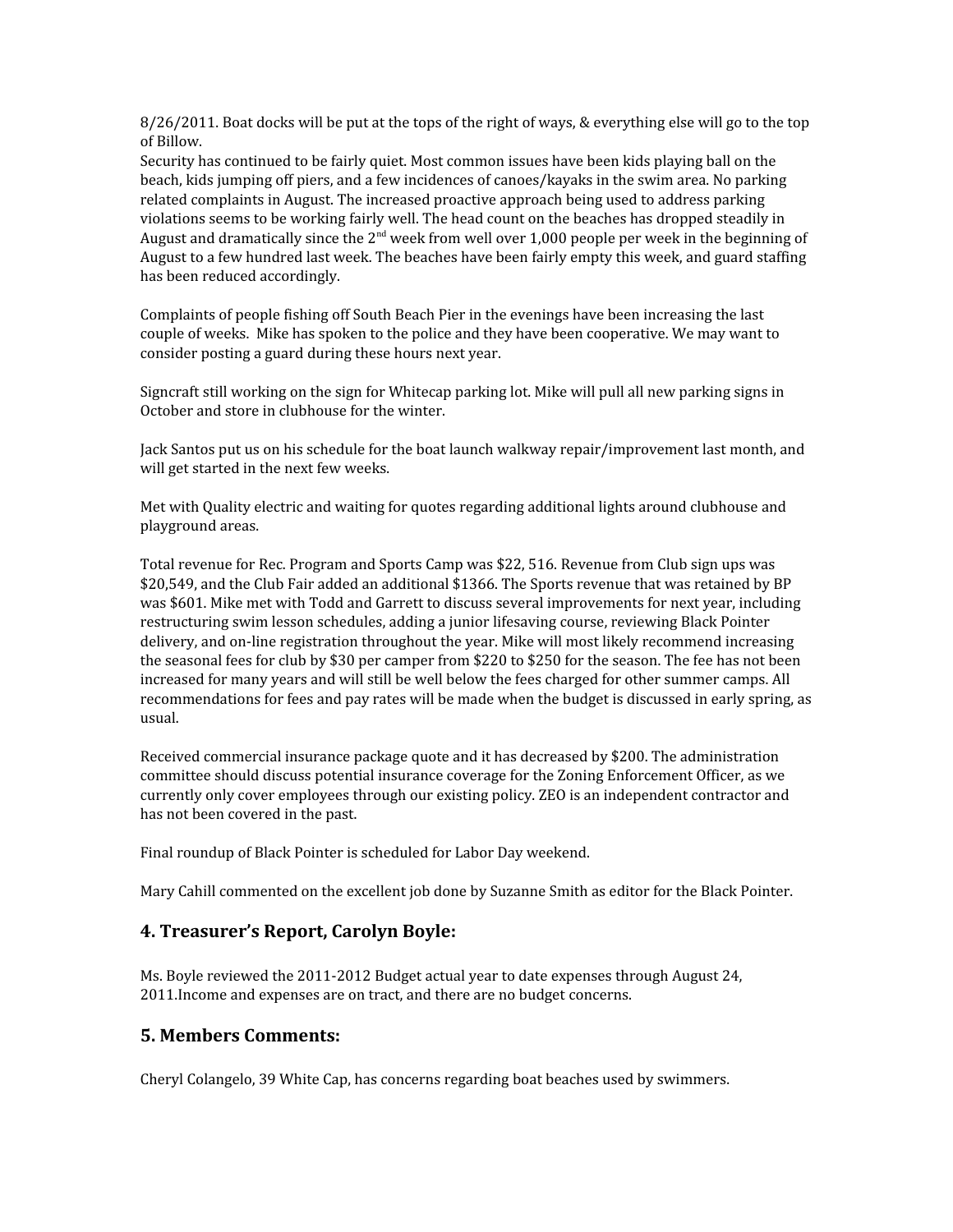Will Fountain, 31 White Cap, has suggested our Float may need to be reconfigured/ Sports Camp was very positive / Clubhouse grounds look great / Thanks for new address sign on clubhouse, but sign is not well done / Tennis Courts look great, however green lines are difficult to see, particularly in the shade, and perhaps we can change the color in the future.

Jane McLane, 24 Sea View, questions when the Kayak Storage Rack will be available.

Sally Erdman, 56 Sea View, said she has received a letter in the mail from the Chair, and is not in agreement with this letter, and will respond to the Board of Governors.

Barbara Johnston, 35 Sea Crest, hand delivered a letter to the Board, and she read this letter to the Board and members in attendance. This letter will be filed with the usual correspondence procedure established, and placed in the monthly correspondence file.

## **8. Chairperson's Report & Correspondence.**

Mr. Kelly stated the need to file our meeting schedule for 2012 with the town clerk by January 2012.

Mr. Kelly stated everyone is trying to prepare for the upcoming hurricane

Mr. Kelly read the summary of the correspondence log for August:

Correspondence:

8/1/2011 / David Kinder e-mail Boat Launch

8/2/2011 / Morgan Flaherty e-mail Maintenance Parking Lot

8/3/2011 / Matthew Borelli e-mail Proposal for Fireworks Issue

8/6/2011 / Counselors from The Rec. Program e-mail Concerns New Hiring Motion BOG

8/12/2011 / Barbara Johnston U.S. Mail request to View all BOG and Member Correspondence regarding  $4<sup>th</sup>$  of July, 2011 Issues

8/14/2011 / Will fountain e-mail Invitation to BOG and Members to View and Discuss Antique RR Sign

8/20/2011 / Garrett Hickey Letter Hand Delivered to Secretary Regarding Rec. Club Revenue and Request for Salary Increase

8/21/2011 / Tom Kelly e-mail Reply to Rec. Counselors

8/22/2100 / Sandy Sheehan Met with Barbara Johnston at Clubhouse on 8/22/2011 at 10:30AM to allow Ms. Johnston to view requested correspondence. 5 copies made for Ms. Johnston/ \$2.50 received for these copies. Money given to Treasurer at BOG Meeting.

8/22/2011 / Letter sent to Ms. Erdman via U.S. Mail from T. Kelly

Secretary's Correspondence:

8/1/2011 / Sandy Sheehan sent Thank You Letters to Sgt. San Juan, Sgt. Blanchette, Mr. Giannattasio [Dept. Public Works] with copy to Paul Formica

8/10/2011 / Sandy Sheehan sent Zoning Appointment Letters, and Letter of appreciation for Service to Mr. Molloy

8/13/2011 / Appreciation of Service Letters sent to Mary Cahill & Gemma Dowd from T. Kelly & BOG 8/23/2011 / Sandy Sheehan sent Thank You Letter to the Men's Club for their purchase of new tables at the clubhouse

Mary Cahill was pleased to see the letters of thanks sent by secretary, and thanked Sandy Sheehan for her efforts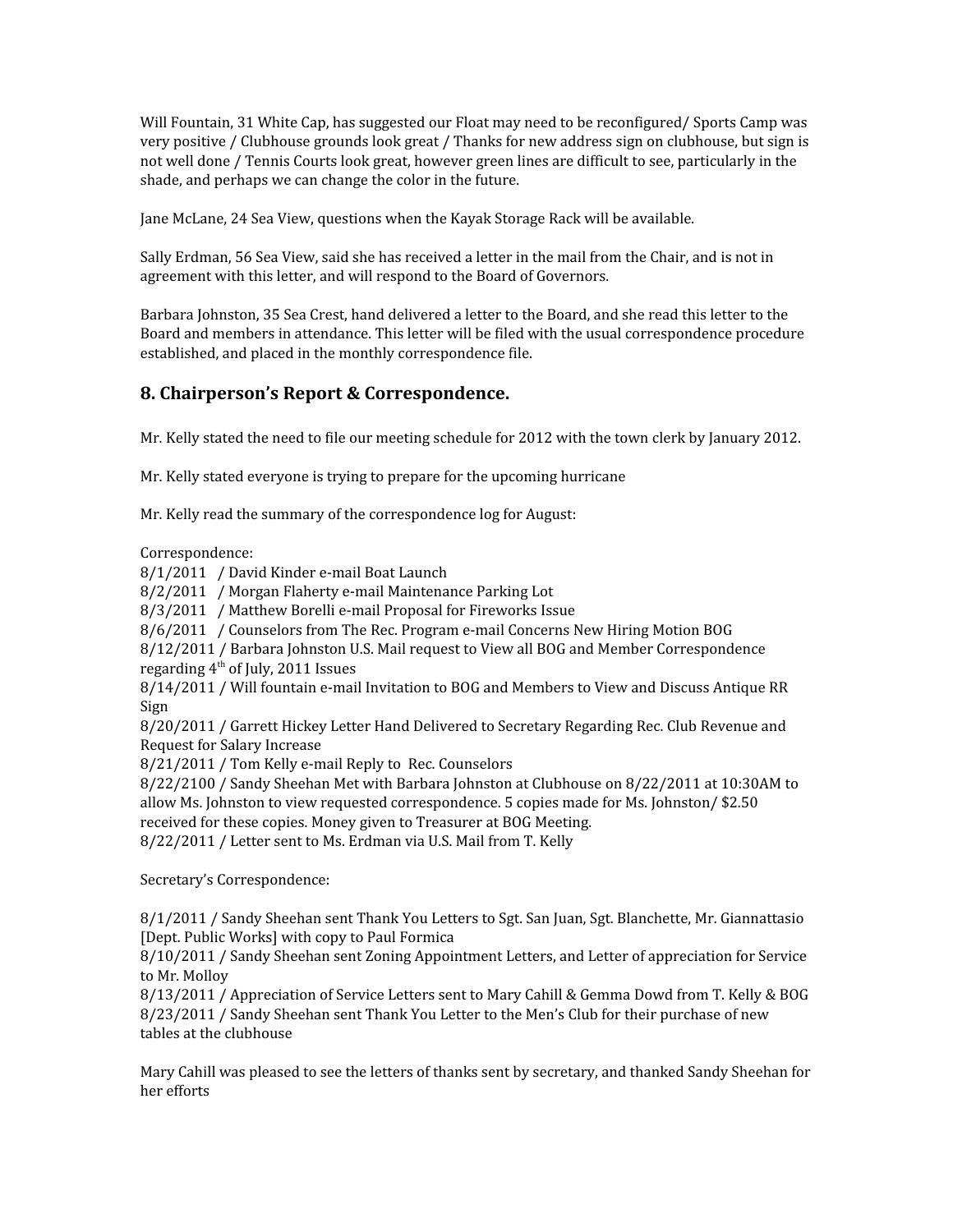## **7. Tax Collector's Report, Richard Kimball:**

Amount collected to date is \$150,006.52. Amount outstanding is \$12,755.63

 92 Percent collected, 8% uncollected. Number of individuals paid is 497; number of individuals unpaid is 42 / 92% Paid to Date

9/1/2011 Letter will go out to members who are past due. If not paid by October 2011 Lien against property will be initiated.

Nancy Flynn asked if our tax revenue to date is similar to last year, and Rich Kimball felt it was the same.

Dr. Brendan Fox asked about the 497 numbers of houses, and Rich stated we have about 539 Structured Lots.

## **8. Committee Reports:**

**Administration:** Committee will review insurance issues for ZEO. Mary Cahill had a question for committee regarding evaluation of staff; Maribeth Stone said the Board gives input to Admin. Committee.

**Zoning Commission Liaison, Mary Cahill:** Mary Cahill stated we have a new ZEO, Mr. Robert Dawes who lives on Park Court, and that we should invite Mr. Dawes to the Sept. Informational Meeting to be introduced to the Board, as well as members. \$500 was sent to Mr. Cosgrove.

No ZBA Meetings / Nothing to report, however, Mary reminded the Board 2 positions need to be replaced on ZBA. Mike Manifold asked if we still have applications from previous applicants, and Tom Kelly will review previous applications.

## **9. Old Business:**

Request from Tom Sheehan to form a committee which he will volunteer to chair for Kayak Racks, which has been originally approved by DEP. Discussion followed regarding areas to be considered, as well as structure of racks based on pictures supplied by Will Fountain and Maribeth Stone. The Board agreed this committee should be formed, and Mr. Fountain volunteered to help Mr. Sheehan.

## **10. New Business:**

Dr. Brendan Fox presented information and a catalog for review and consideration to potentially purchase AED Equipment [Automatic External Defibrillator] for the clubhouse, as well as one for the guards to have available on the beach. Dr. Fox presented facts regarding the number of sudden cardiac arrests each year [250,000 episodes], and stated the vast majority of these individuals will expire. Additional discussion followed, with Nancy Flynn stated she had been trained at her place of employment, and these new machines are very easy to operate. AEDs are much more visible in public places, particularly where there are increasing numbers of senior citizens. Issues to be considered: where to store, training, and which personnel to be trained.

Nancy Flynn questioned consideration for changing and updating the  $75<sup>th</sup>$  Anniversary Sign.

Wednesday, August  $31^{st}$ , the Men's Club will have a lecture on Black Point History.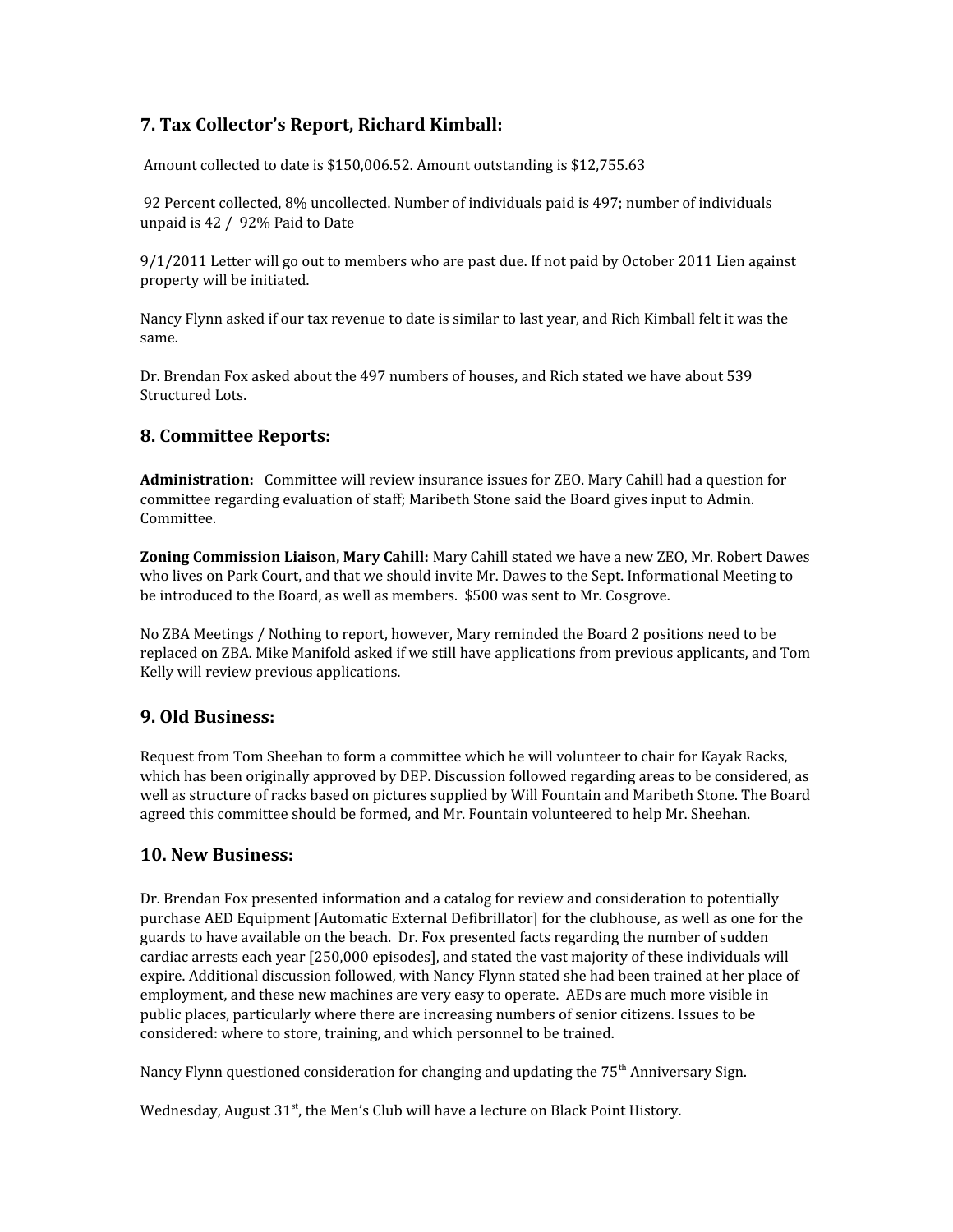Mary Cahill wanted to thank Will Fountain for taking children out on his kayak.

## **\*\* Motion [2] Tom Sheehan Moved to authorize Dr. Fox to review cost for potential purchase of AED equipment. Maribeth Stone Seconded the Motion Vote : 7 – 0 – 0 / Motion Passed**

## **11. Members Comments:**

Cheryl Colangelo, 39 White Cap, suggested if AEDs are purchased, make sure the education program for these devices is available through the Women's and Men's Club for all members who wish to attend.

Will Fountain, 31 White Cap, stated there are 36 kayaks stored at various locations on our beaches / also, the RR sign he has is the original sign from the RR station at Crescent Beach, and a few members of the Board said we should keep this sign, and find a place for it, potentially at the clubhouse.

Shevon Hickey, 8 Sunset, stated there was not enough beach security, as there were many infractions of our beach rules, such as kayaks coming into beach areas, lots of coolers on the beach, and lots of people drinking alcoholic beverages / She is happy to see the Black Pointer once again delivered to our homes. However, she would like to suggest the Rec. Volunteers be given the first option for delivery, as they do not earn a salary. Regarding Garrett's letter [as he is away at college]: The Rec. program in the past has been run by a director and an assistant, and the Board chose not to have an assistant this year, and that is why Garrett has asked for an increase in salary, as other counselors were not able to help due to their responsibilities. Garrett would also like something in writing, and should not have to wait until spring, as Garrett and the counselors should know in advance what their pay would be.

## **12. Executive Session:**

**\*\* Motion [3]**

**Tom Kelly moved the board enter into executive session at 8:15PM for the purpose of discussion of personnel issues**, **inviting Mike Manifold, Association Manager, to join them.**

**Nancy Flynn seconded the motion Vote : 7– 0 - 0 / Motion Passed.**

**\*\* Motion [4]**

**Tom Sheehan moved that the board return to Regular session at 8:36 PM, Phil Hagaman Seconded the Motion. Vote : 7 – 0 – 0. Motion Passed.**

## **13. Adjournment**